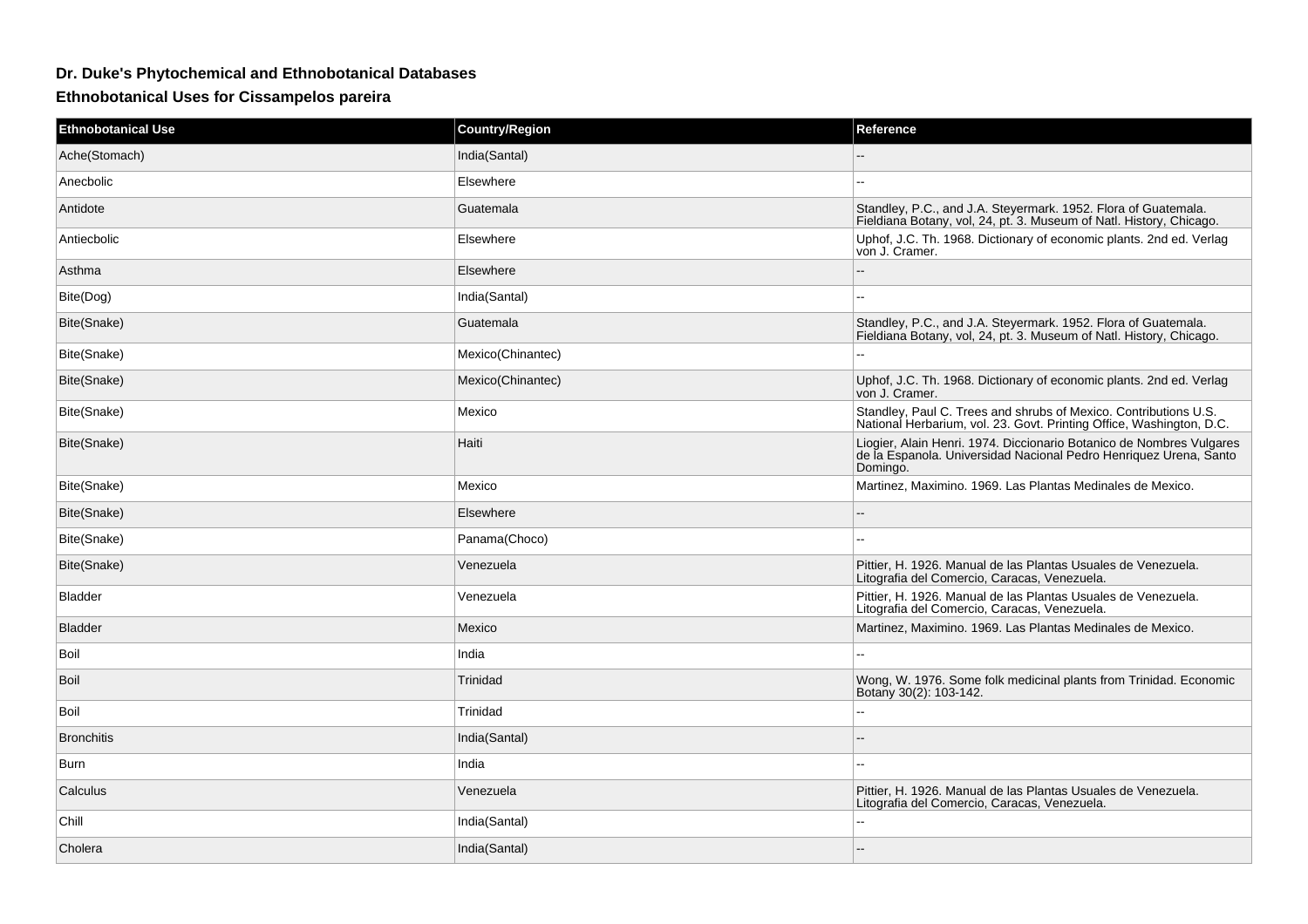| <b>Ethnobotanical Use</b> | <b>Country/Region</b> | Reference                                                                                                                                |
|---------------------------|-----------------------|------------------------------------------------------------------------------------------------------------------------------------------|
| Cold                      | India(Santal)         | $\overline{a}$                                                                                                                           |
| Colic                     | India(Santal)         |                                                                                                                                          |
| Convulsion                | India(Santal)         | --                                                                                                                                       |
| Cough                     | Elsewhere             | $=$                                                                                                                                      |
| Cystitis                  | Elsewhere             | $\overline{a}$                                                                                                                           |
| Delirium                  | India(Santal)         |                                                                                                                                          |
| <b>Diabetes</b>           | Trinidad              | $\overline{a}$                                                                                                                           |
| <b>Diabetes</b>           | Trinidad              | Wong, W. 1976. Some folk medicinal plants from Trinidad. Economic<br>Botany 30(2): 103-142.                                              |
| Diarrhea                  | Elsewhere             |                                                                                                                                          |
| Diarrhea                  | India(Santal)         | $-$                                                                                                                                      |
| Diuretic                  | Venezuela             | Pittier, H. 1926. Manual de las Plantas Usuales de Venezuela.<br>Litografia del Comercio, Caracas, Venezuela.                            |
| Diuretic                  | Elsewhere             | $\qquad \qquad -$                                                                                                                        |
| Diuretic                  | Elsewhere             | ۵.                                                                                                                                       |
| Diuretic                  | Mexico                | Standley, Paul C. Trees and shrubs of Mexico. Contributions U.S.<br>National Herbarium, vol. 23. Govt. Printing Office, Washington, D.C. |
| <b>Diuretic</b>           | Elsewhere             | Uphof, J.C. Th. 1968. Dictionary of economic plants. 2nd ed. Verlag<br>von J. Cramer.                                                    |
| Diuretic                  | Mexico                | Martinez, Maximino. 1969. Las Plantas Medinales de Mexico.                                                                               |
| Dropsy                    | Mexico                | Martinez, Maximino. 1969. Las Plantas Medinales de Mexico.                                                                               |
| <b>Dropsy</b>             | Elsewhere             |                                                                                                                                          |
| <b>Dysentery</b>          | India(Santal)         | --                                                                                                                                       |
| Dyspepsia                 | Elsewhere             |                                                                                                                                          |
| Emmenagogue               | Elsewhere             |                                                                                                                                          |
| Emmenagogue               | Mexico                | Standley, Paul C. Trees and shrubs of Mexico. Contributions U.S.<br>National Herbarium, vol. 23. Govt. Printing Office, Washington, D.C. |
| Emmenagogue               | Elsewhere             | Uphof, J.C. Th. 1968. Dictionary of economic plants. 2nd ed. Verlag<br>von J. Cramer.                                                    |
| Epilepsy                  | India(Santal)         |                                                                                                                                          |
| Erysipelas                | Guatemala             | Standley, P.C., and J.A. Steyermark. 1952. Flora of Guatemala.<br>Fieldiana Botany, vol, 24, pt. 3. Museum of Natl. History, Chicago.    |
| Expectorant               | Elsewhere             | $\overline{a}$                                                                                                                           |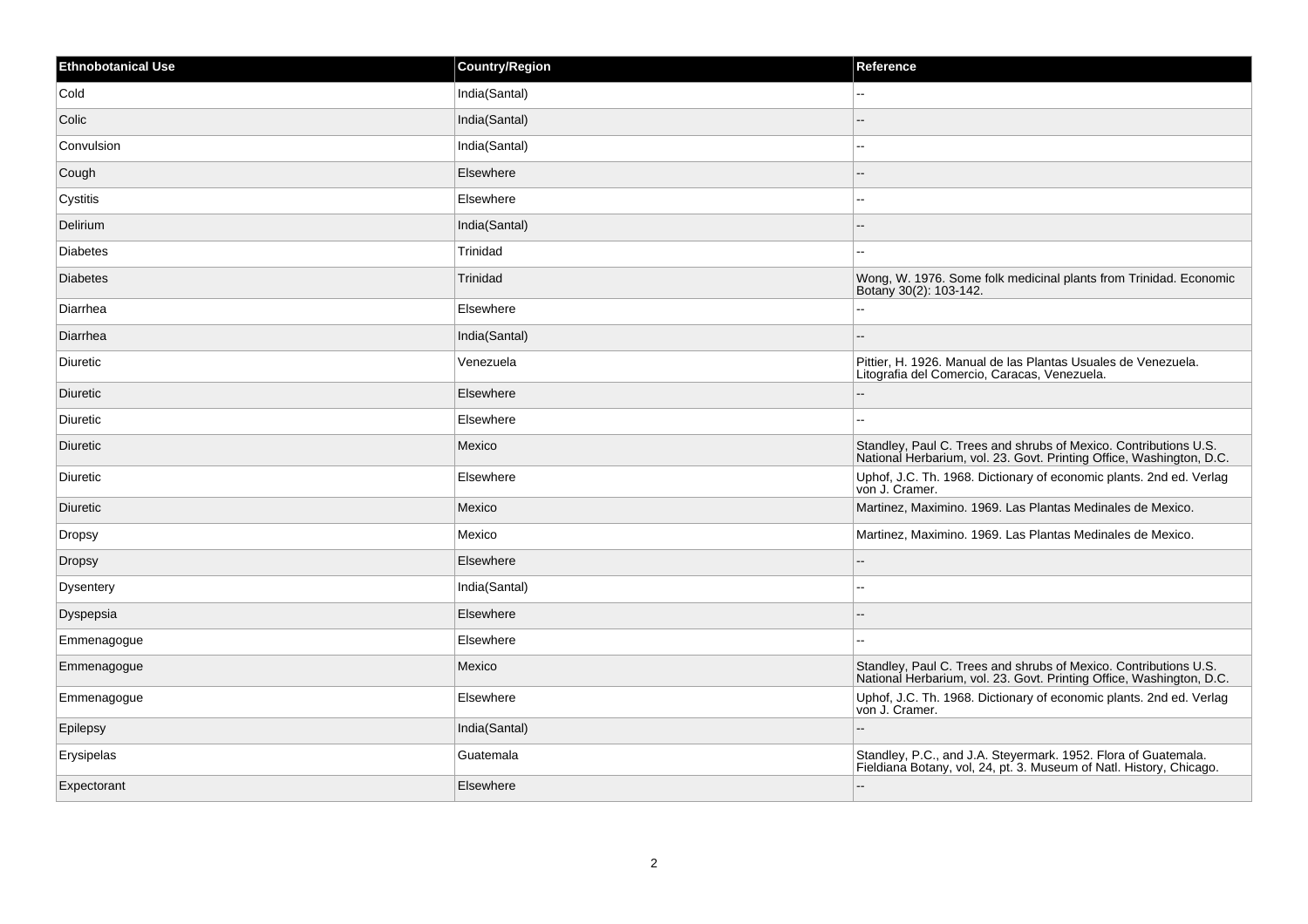| <b>Ethnobotanical Use</b> | <b>Country/Region</b> | Reference                                                                                                                                |
|---------------------------|-----------------------|------------------------------------------------------------------------------------------------------------------------------------------|
| Expectorant               | Mexico                | Standley, Paul C. Trees and shrubs of Mexico. Contributions U.S.<br>National Herbarium, vol. 23. Govt. Printing Office, Washington, D.C. |
| Expectorant               | Elsewhere             | Uphof, J.C. Th. 1968. Dictionary of economic plants. 2nd ed. Verlag<br>von J. Cramer.                                                    |
| Eye                       | India                 |                                                                                                                                          |
| Febrifuge                 | Elsewhere             | Uphof, J.C. Th. 1968. Dictionary of economic plants. 2nd ed. Verlag<br>von J. Cramer.                                                    |
| Fever                     | Mexico(Chinantec)     | $\overline{a}$                                                                                                                           |
| Fever                     | Elsewhere             |                                                                                                                                          |
| Fever                     | Guatemala             | Standley, P.C., and J.A. Steyermark. 1952. Flora of Guatemala.<br>Fieldiana Botany, vol. 24, pt. 3. Museum of Natl. History, Chicago.    |
| Fever                     | Mexico                | Standley, Paul C. Trees and shrubs of Mexico. Contributions U.S.<br>National Herbarium, vol. 23. Govt. Printing Office, Washington, D.C. |
| Gravel                    | India(Santal)         | ۵.                                                                                                                                       |
| Hematuria                 | India(Santal)         |                                                                                                                                          |
| Hemorrhage                | Elsewhere             | Uphof, J.C. Th. 1968. Dictionary of economic plants. 2nd ed. Verlag<br>von J. Cramer.                                                    |
| Hypertension              | Elsewhere             |                                                                                                                                          |
| Hypertension              | Trinidad              | Wong, W. 1976. Some folk medicinal plants from Trinidad. Economic<br>Botany 30(2): 103-142.                                              |
| Itch                      | Elsewhere             | --                                                                                                                                       |
| Jaundice                  | Mexico                | Martinez, Maximino. 1969. Las Plantas Medinales de Mexico.                                                                               |
| Kidney                    | Venezuela             | Pittier, H. 1926. Manual de las Plantas Usuales de Venezuela.<br>Litografia del Comercio, Caracas, Venezuela.                            |
| Leucorrhea                | Mexico                | Martinez, Maximino. 1969. Las Plantas Medinales de Mexico.                                                                               |
| Lithontriptic             | Elsewhere             |                                                                                                                                          |
| Madness                   | India(Santal)         | --                                                                                                                                       |
| Malaria                   | Elsewhere             |                                                                                                                                          |
| Menorrhagia               | Elsewhere             | Uphof, J.C. Th. 1968. Dictionary of economic plants. 2nd ed. Verlag<br>von J. Cramer.                                                    |
| Menorrhagia               | Elsewhere             |                                                                                                                                          |
| Nephritis                 | Mexico                | Martinez, Maximino. 1969. Las Plantas Medinales de Mexico.                                                                               |
| Palpitation               | Trinidad              | Wong, W. 1976. Some folk medicinal plants from Trinidad. Economic<br>Botany 30(2): 103-142.                                              |
| Palpitation               | Trinidad              | $\overline{a}$                                                                                                                           |